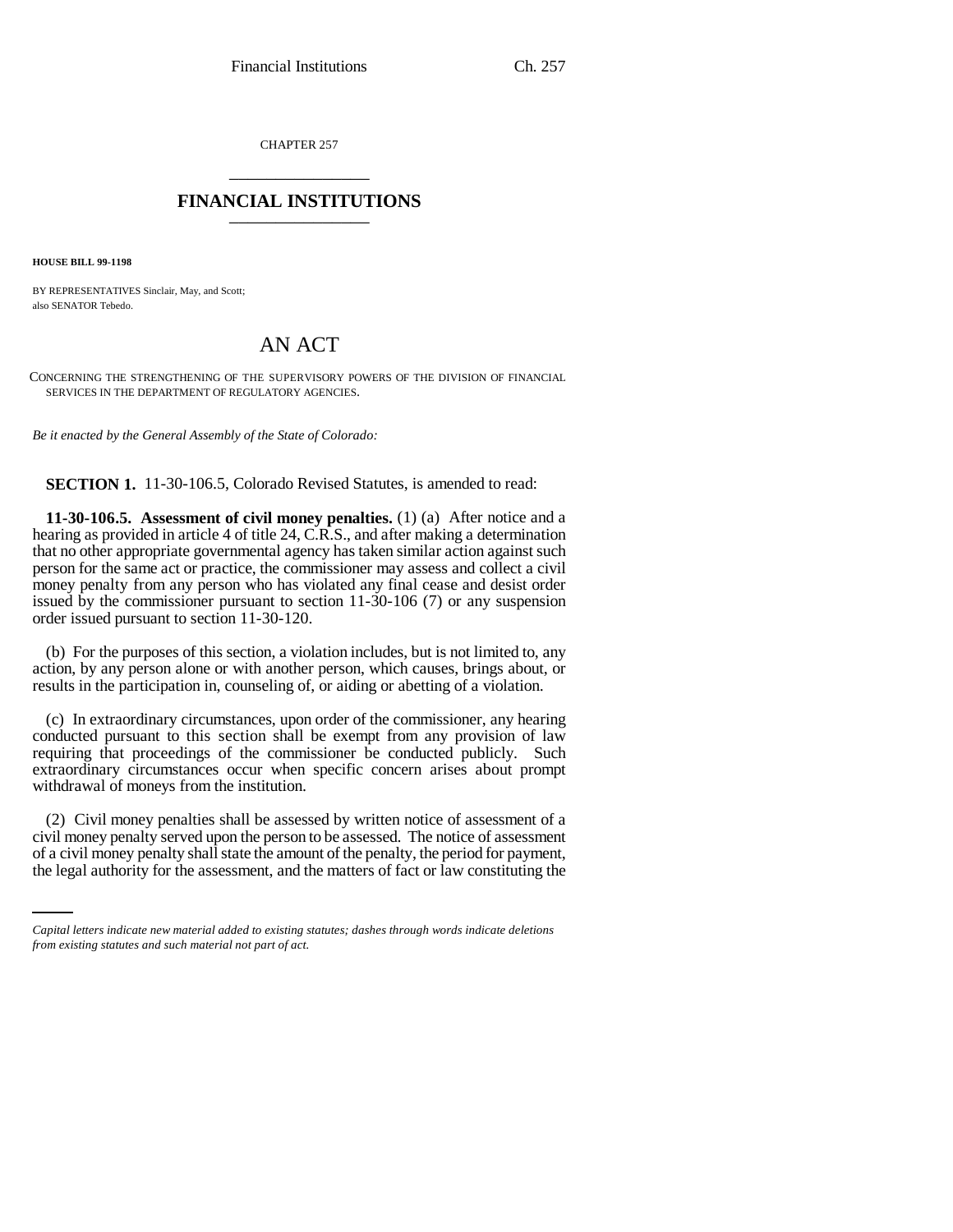grounds for assessment. The notice of assessment of a civil money penalty may be appealed to the financial services board pursuant to section 11-44-101.8. ON APPEAL, THE BOARD MAY CONSIDER, AMONG OTHER MATTERS, WHETHER THE CIVIL MONEY PENALTY ASSESSED BY THE COMMISSIONER IS APPROPRIATE CONSIDERING THE FINANCIAL RESOURCES OF THE PERSON ASSESSED.

(3) In determining the amount of the civil money penalty to be assessed, the commissioner shall consider the good faith of the person assessed, the gravity of the violation, any previous violations by the person assessed, the financial resources of the person assessed, and such other matters as the commissioner may deem appropriate; except that the civil money penalty shall be not more than one thousand dollars per day for each day the person assessed is determined by the commissioner to be in violation of a cease and desist order or an order of suspension or removal. ALTERNATIVELY, THE COMMISSIONER MAY ASSESS A CIVIL MONEY PENALTY FOR SUCH VIOLATION IN A LUMP-SUM AMOUNT NOT TO EXCEED FIFTY THOUSAND DOLLARS.

(4) Civil money penalties assessed pursuant to this section shall be due and payable and collected within thirty days after the notice of assessment of a civil money penalty is issued by the commissioner; except that the commissioner may, in his THE COMMISSIONER'S discretion, compromise, modify, or set aside any civil money penalty. If any person fails to pay an assessment after it has become due and payable, the commissioner may refer the matter to the attorney general, who shall recover the amount assessed by action in the district court for the city and county of Denver. Any civil money penalty collected pursuant to this section shall be transmitted to the state treasurer, who shall credit it to the general fund.

**SECTION 2.** 11-30-117.5 (4), Colorado Revised Statutes, is amended to read:

**11-30-117.5. Share insurance required.** (4) Neither the commissioner, nor his THE COMMISSIONER'S deputy, nor any other person appointed by the commissioner, shall divulge any information acquired by him in the discharge of his THE PERSON'S duties, except insofar as the same may be rendered necessary by law or under order of court in an action involving the division or in criminal actions; except that any party entitled to appear in a hearing on an application for a community credit union charter shall have access to the applicant's proposed articles or amended articles of incorporation, application for charter, and proposed bylaws. The commissioner may make available reports of condition and examination findings to the national credit union administration board, to any qualified insuring organization, to any liquidating agent appointed by the commissioner, or to any department or division of any other state having supervisory authority over credit unions, and may accept any report of examination made on behalf of such board, organization, liquidating agent, department, or division. IN ADDITION, THE BOARD, THE COMMISSIONER, AND THEIR RESPECTIVE DESIGNEES MAY EXCHANGE INFORMATION OBTAINED BY THE DIVISION AS TO POSSIBLE CRIMINAL VIOLATIONS OF LAW RELATING TO THE ACTIVITIES OF A CREDIT UNION WITH THE APPROPRIATE LAW ENFORCEMENT AGENCIES. Notwithstanding any provision of this article to the contrary, the commissioner may disclose any information in the records of the division or acquired by him THE COMMISSIONER in the discharge of his THE COMMISSIONER'S duties which THAT is available from the national credit union administration board or the disclosure of which has been specifically authorized by the board of directors of the credit union to which such information relates. NOTHING IN THIS SECTION SHALL BE CONSTRUED TO AUTHORIZE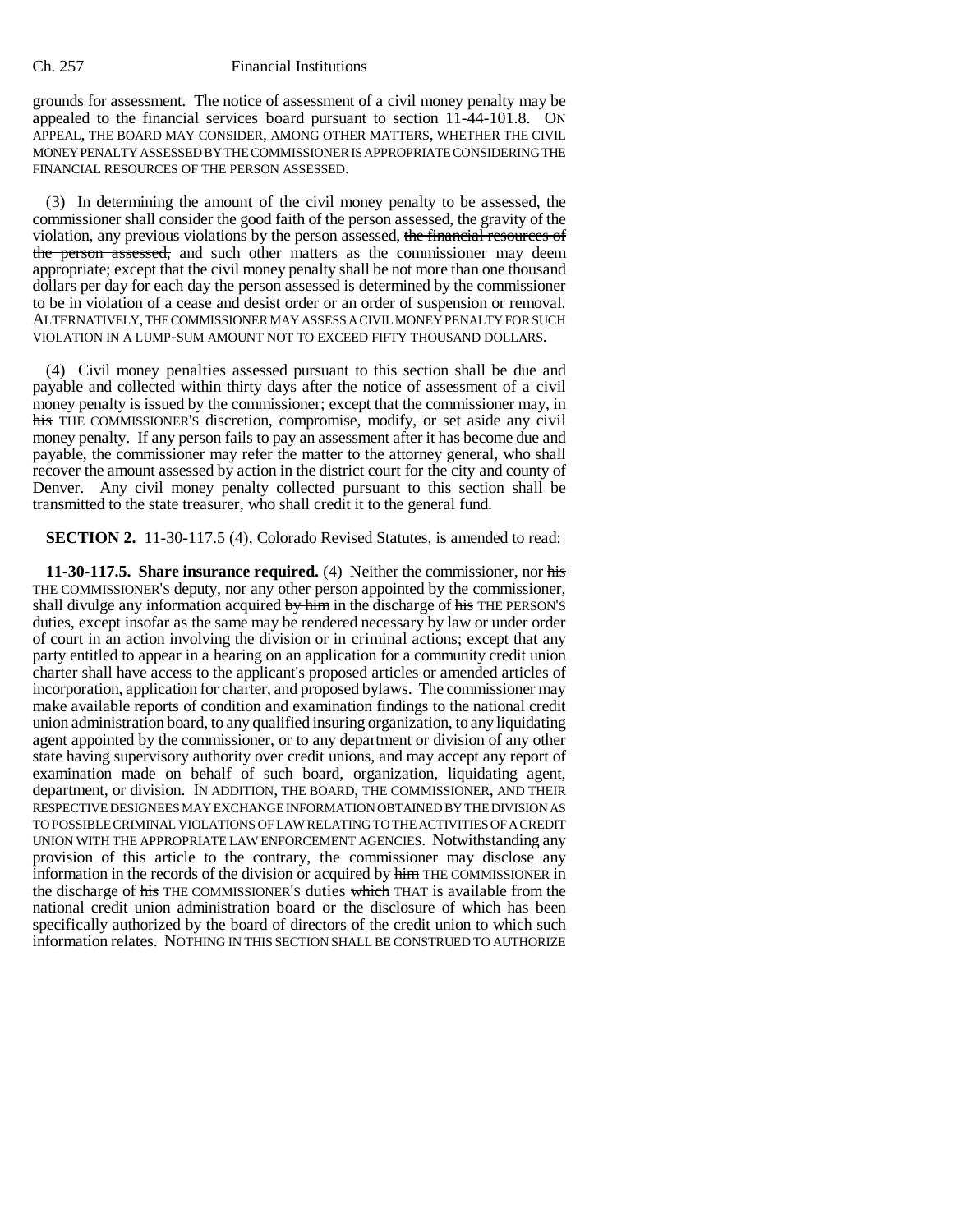THE BOARD OF DIRECTORS OF A CREDIT UNION TO WAIVE ANY PRIVILEGES THAT BELONG SOLELY TO THE FINANCIAL SERVICES BOARD, THE DIVISION, OR ITS EMPLOYEES.

**SECTION 3.** 11-30-120, Colorado Revised Statutes, is amended BY THE ADDITION OF A NEW SUBSECTION to read:

**11-30-120. Suspension - liquidation - procedures.** (1.5) (a) THE COMMISSIONER MAY APPOINT HIMSELF OR HERSELF OR A THIRD PARTY AS CONSERVATOR OF ANY CREDIT UNION AND IMMEDIATELY TAKE POSSESSION AND CONTROL OF THE BUSINESS AND ASSETS OF THE CREDIT UNION IF THE COMMISSIONER DETERMINES THAT:

(I) SUCH ACTION IS NECESSARY TO CONSERVE THE ASSETS OF THE CREDIT UNION OR TO PROTECT THE INTERESTS OF ITS MEMBERS FROM ACTS OR OMISSIONS OF THE EXISTING MANAGEMENT;

(II) THE CREDIT UNION, BY A RESOLUTION OF ITS BOARD OF DIRECTORS, CONSENTS TO SUCH ACTION;

(III) THERE IS A WILLFUL VIOLATION OF A CEASE AND DESIST ORDER THAT RESULTS IN THE CREDIT UNION BEING OPERATED IN AN UNSAFE OR UNSOUND MANNER; OR

(IV) THE CREDIT UNION IS SIGNIFICANTLY UNDERCAPITALIZED AND HAS NO REASONABLE PROSPECT OF BECOMING ADEQUATELY CAPITALIZED.

(b) THE COMMISSIONER MAY APPOINT A CONSERVATOR AND TAKE IMMEDIATE POSSESSION OF THE CREDIT UNION WITHOUT PRIOR NOTICE OR A HEARING; EXCEPT THAT, WITHIN TEN DAYS AFTER THE CONSERVATOR IS APPOINTED, THE CREDIT UNION MAY FILE AN APPEAL WITH THE BOARD REQUESTING THE BOARD TO RESCIND THE COMMISSIONER'S APPOINTMENT OF A CONSERVATOR. UPON RECEIPT OF A TIMELY APPEAL, THE BOARD SHALL SET A DATE FOR A HEARING AND DETERMINE WHETHER THE COMMISSIONER'S APPOINTMENT SHOULD BE RESCINDED; EXCEPT THAT SUCH APPEAL SHALL NOT ACT AS A STAY OF THE COMMISSIONER'S ACTION. IF THE BOARD FINDS THE COMMISSIONER'S ACTION WAS UNAUTHORIZED, THE BOARD SHALL RESTORE CONTROL OF THE CREDIT UNION TO ITS BOARD OF DIRECTORS. IF NO APPEAL IS FILED WITHIN TEN DAYS AFTER THE COMMISSIONER'S APPOINTMENT OF A CONSERVATOR, ANY ACTION TAKEN BY THE COMMISSIONER SHALL BE FINAL.

(c) IN EXTRAORDINARY CIRCUMSTANCES, UPON ORDER OF THE BOARD, ANY HEARING CONDUCTED PURSUANT TO THIS SUBSECTION (1.5) SHALL BE EXEMPT FROM ANY PROVISION OF LAW REQUIRING THAT PROCEEDINGS OF THE BOARD BE CONDUCTED PUBLICLY. SUCH EXTRAORDINARY CIRCUMSTANCES OCCUR WHEN SPECIFIC CONCERN ARISES ABOUT PROMPT WITHDRAWAL OF MONEYS FROM THE CREDIT UNION.

(d) THE CONSERVATOR SHALL HAVE ALL THE POWERS OF THE MEMBERS, DIRECTORS, OFFICERS, AND COMMITTEES OF THE CREDIT UNION AND SHALL BE AUTHORIZED TO OPERATE THE CREDIT UNION IN ITS OWN NAME OR TO CONSERVE ITS ASSETS AS DIRECTED BY THE COMMISSIONER. THE CONSERVATOR SHALL CONDUCT THE BUSINESS OF THE CREDIT UNION AND MAKE REGULAR REPORTS TO THE COMMISSIONER UNTIL SUCH TIME AS THE COMMISSIONER HAS DETERMINED THAT THE PURPOSES OF CONSERVATORSHIP HAVE BEEN ACCOMPLISHED AND THE CREDIT UNION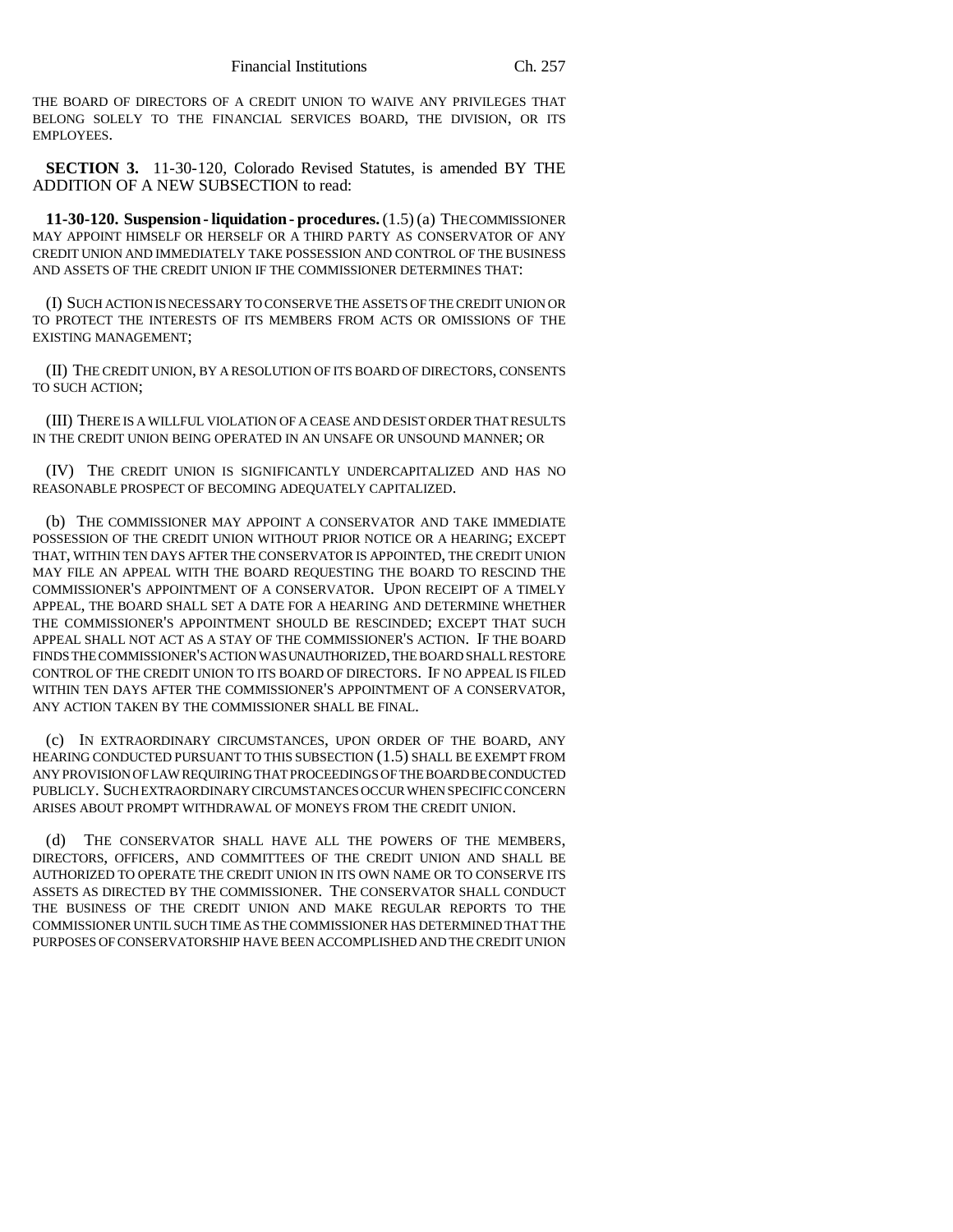SHOULD BE RETURNED TO THE CONTROL OF ITS BOARD OF DIRECTORS. ALL COSTS INCIDENT TO THE CONSERVATORSHIP SHALL BE PAID OUT OF THE ASSETS OF THE CREDIT UNION. IF THE COMMISSIONER DETERMINES THAT THE PURPOSES OF THE CONSERVATORSHIP WILL NOT BE ACCOMPLISHED, THE COMMISSIONER MAY PROCEED WITH THE INVOLUNTARY LIQUIDATION OF THE CREDIT UNION IN THE MANNER DESCRIBED IN SUBSECTION (1) OF THIS SECTION.

(e) IF A CONSERVATOR IS APPOINTED, AND IS OTHER THAN THE NATIONAL CREDIT UNION ADMINISTRATION, ANOTHER APPROVED INSURER, OR AN EMPLOYEE OF THE DIVISION OF FINANCIAL SERVICES, THE CONSERVATOR AND ANY ASSISTANTS SHALL PROVIDE A BOND, PAYABLE TO THE CREDIT UNION AND EXECUTED BY A SURETY COMPANY AUTHORIZED TO DO BUSINESS IN THIS STATE, WHICH MEETS WITH THE APPROVAL OF THE FINANCIAL SERVICES BOARD, FOR THE FAITHFUL DISCHARGE OF THEIR DUTIES IN CONNECTION WITH SUCH CONSERVATORSHIP AND THE ACCOUNTING FOR ALL MONEYS COMING INTO THEIR HANDS. THE COST OF SUCH BOND SHALL BE PAID FROM THE ASSETS OF THE CREDIT UNION. SUIT MAY BE MAINTAINED ON SUCH BOND BY ANY PERSON INJURED BY A BREACH OF THE CONDITIONS THEREOF. THIS REQUIREMENT MAY BE DEEMED MET IF THE FINANCIAL SERVICES BOARD DETERMINES THAT THE CREDIT UNION'S FIDELITY BOND COVERS THE CONSERVATOR AND ANY ASSISTANTS.

**SECTION 4.** 11-44-101.7 (1), Colorado Revised Statutes, is amended to read:

**11-44-101.7. Powers of the financial services board.** (1) The board is the policy-making and rule-making authority for the division and has the power to:

(a) Regulate its own procedure and practice; and

(b) Make, modify, reverse, and vacate rules and regulations for the proper enforcement and administration of articles 30 and 40 to 46 of this title AND ARTICLE 13 OF TITLE 12, C.R.S.

**SECTION 5.** 11-44-101.8 (1), Colorado Revised Statutes, is amended to read:

**11-44-101.8. Review of commissioner actions by financial services board judicial review.** (1) (a) Any credit union, savings and loan association, small business development credit corporation, or life care institution or provider, or any officer, director, employee, agent, advisor, or volunteer thereof, may appeal to the board any actions taken pursuant to authority delegated by the board pursuant to section 11-44-101.7 (5) or as otherwise specifically provided by statute. Notice of such appeal shall be filed with the commissioner within thirty days after such findings, ruling, order, decision, or other action. Such notice shall contain a brief statement of the pertinent facts upon which such appeal is based. Within sixty days after the appeal is filed, the board shall fix a date, time, and place for hearing the appeal and shall notify the credit union, savings and loan association, small business development credit corporation, or life care institution or provider at least thirty days prior to the date of said hearing. Any such action of the commissioner may be stayed by the board pending the appeal to the board. The findings, order, decision, ruling, or other action of the board shall be deemed final agency action.

(b) IN EXTRAORDINARY CIRCUMSTANCES, UPON ORDER OF THE BOARD, ANY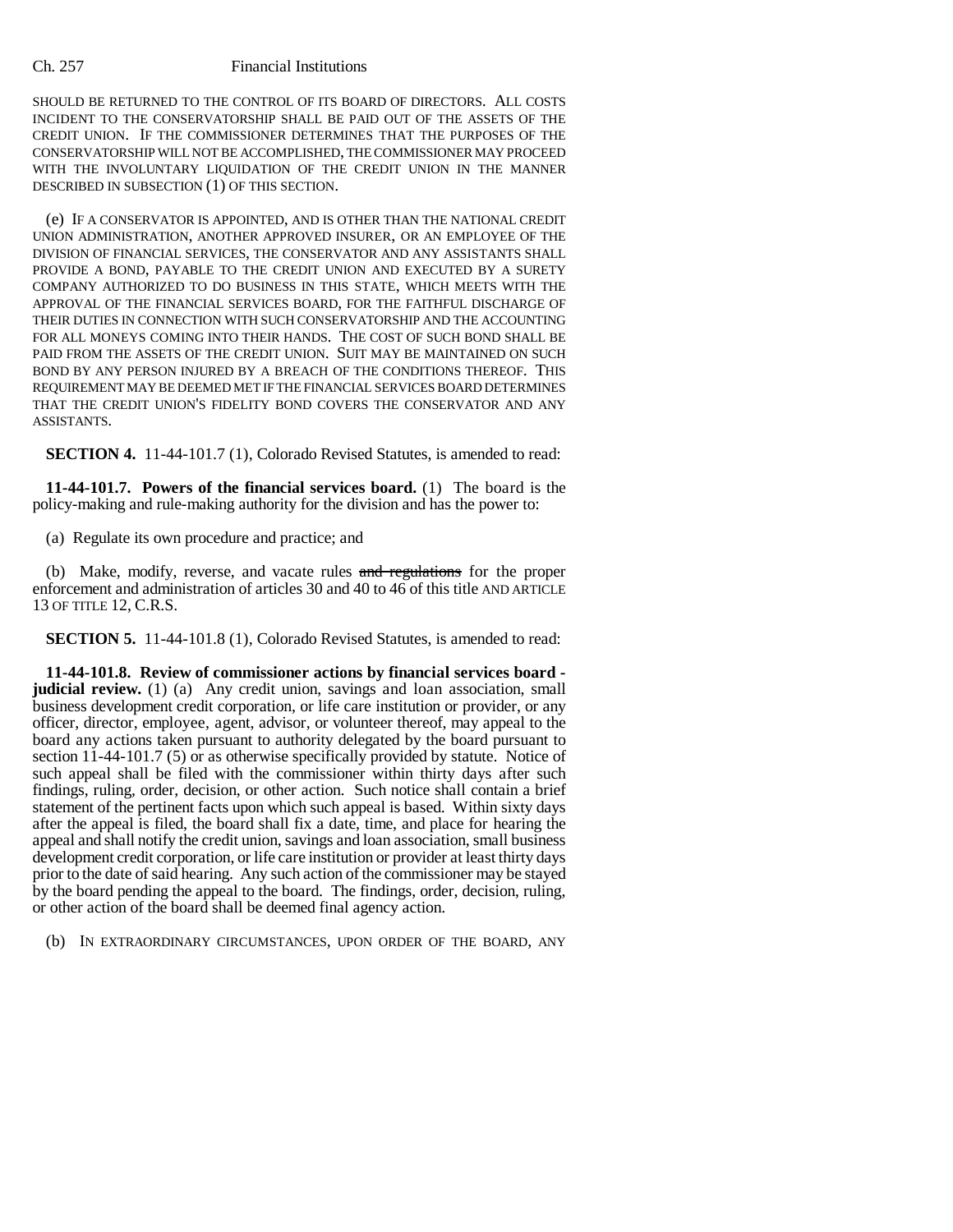HEARING CONDUCTED PURSUANT TO PARAGRAPH (a) OF THIS SUBSECTION (1) SHALL BE EXEMPT FROM ANY PROVISION OF LAW REQUIRING THAT PROCEEDINGS OF THE BOARD BE CONDUCTED PUBLICLY. SUCH EXTRAORDINARY CIRCUMSTANCES OCCUR WHEN SPECIFIC CONCERN ARISES ABOUT PROMPT WITHDRAWAL OF MONEYS FROM AN INSTITUTION.

**SECTION 6.** 11-44-107, Colorado Revised Statutes, is amended to read:

**11-44-107. Not to divulge information.** Neither the commissioner, nor his THE COMMISSIONER'S deputy, nor any other person appointed by the commissioner shall divulge any information acquired  $\frac{b}{y}$  him in the discharge of his THE PERSON'S duties, except insofar as the same may be rendered necessary by law or under order of court in an action involving the division or in criminal actions; except that any party entitled to appear in a hearing on an application for a savings and loan association charter or approval of a merger of savings and loan associations shall have access to the applicant's proposed articles or amended articles of incorporation, application for charter, and proposed bylaws. The commissioner may furnish information as to the condition of the savings and loan associations to the federal home loan bank board, or to the OFFICE OF THRIFT SUPERVISION OR ITS SUCCESSORS, A federal home loan bank, or any of its agencies, or to the savings and loan departments of other states, or to an insurer authorized to insure obligations or accounts pursuant to articles 40 to 47.5 TO 47 of this title, or to the executive director of the department of regulatory agencies, and, OR the division of banking. IN ADDITION, THE BOARD, THE COMMISSIONER, AND THEIR RESPECTIVE DESIGNEES MAY EXCHANGE INFORMATION OBTAINED BY THE DIVISION OF FINANCIAL SERVICES AS TO POSSIBLE CRIMINAL VIOLATIONS OF LAW RELATING TO THE ACTIVITIES OF A SAVINGS AND LOAN ASSOCIATION WITH THE APPROPRIATE LAW ENFORCEMENT AGENCIES. Notwithstanding any provision contained in this article to the contrary, the commissioner, his THE COMMISSIONER'S deputies, or other persons appointed by the commissioner may disclose any information in the record of the division of financial services or acquired by them in the discharge of their duties which THAT is available from the **home loan bank board** OFFICE OF THRIFT SUPERVISION OR ITS SUCCESSORS or the disclosure of which has been specifically authorized by the board of directors of the association to which such information relates. NOTHING IN THIS SECTION SHALL BE CONSTRUED TO AUTHORIZE THE BOARD OF DIRECTORS OF AN ASSOCIATION TO WAIVE ANY PRIVILEGES THAT BELONG SOLELY TO THE FINANCIAL SERVICES BOARD, THE DIVISION OF FINANCIAL SERVICES, OR ITS EMPLOYEES.

**SECTION 7.** 11-44-110 (3), Colorado Revised Statutes, is amended, and the said 11-44-110 is further amended BY THE ADDITION OF A NEW SUBSECTION, to read:

**11-44-110. Power to take possession of association.** (3) The commissioner may, demand and, with the written approval of the governor of the state of Colorado BOARD, take possession of the property, business, and assets of such an association and retain such possession until such association, with the consent of the commissioner, resumes business or until its affairs are liquidated. Such association, with the consent of the commissioner, may resume business upon such conditions as may be prescribed by the commissioner, but such savings and loan association shall pay all the expenses of the commissioner and his THE COMMISSIONER'S deputy and employees in so taking possession of its property and assets.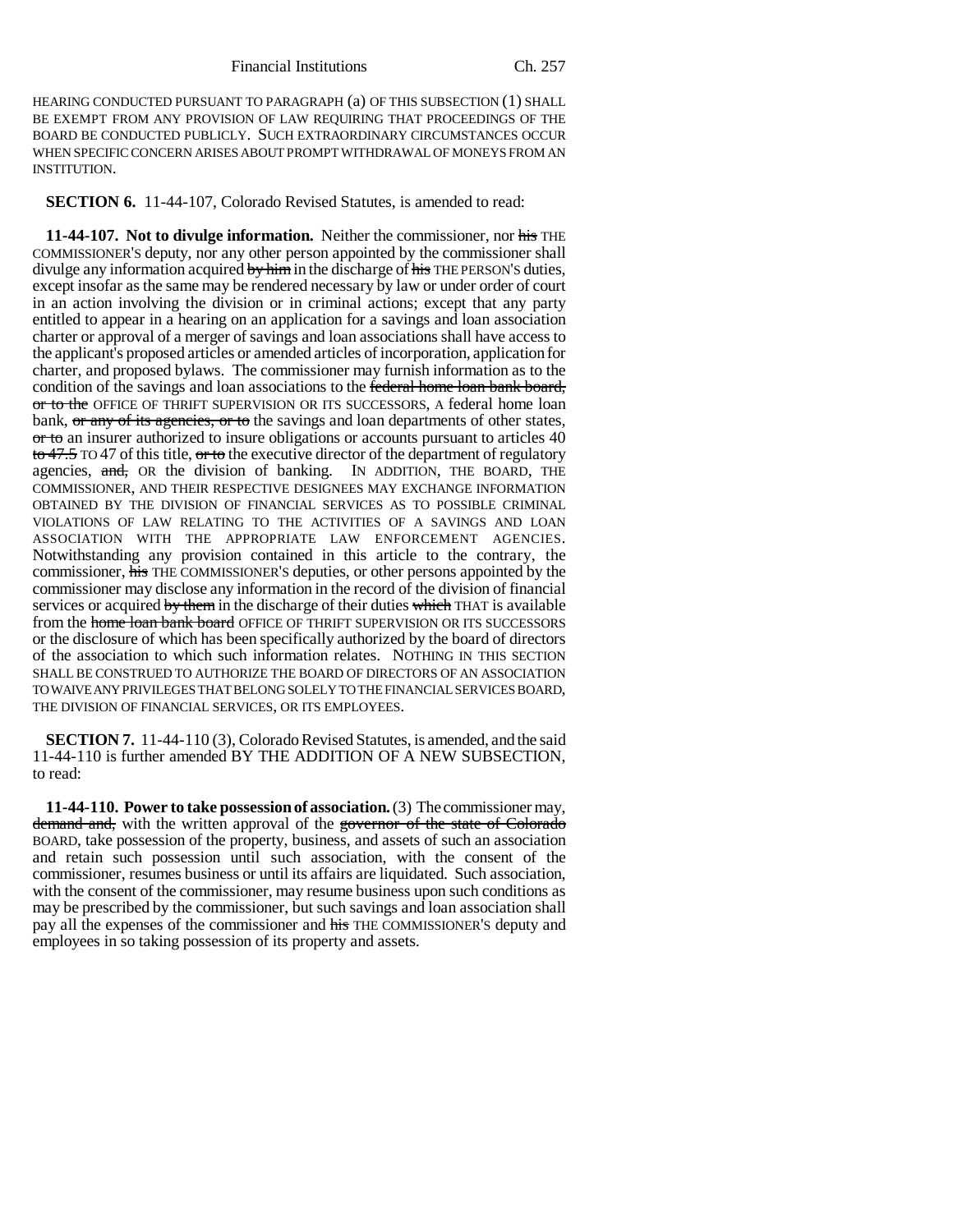(4) (a) IN ADDITION TO ALL OTHER POWERS TO TAKE POSSESSION OF ANY ASSOCIATION, THE COMMISSIONER MAY APPOINT HIMSELF OR HERSELF OR A THIRD PARTY AS CONSERVATOR OF ANY ASSOCIATION AND IMMEDIATELY TAKE POSSESSION AND CONTROL OF THE BUSINESS AND ASSETS OF THE ASSOCIATION IF THE COMMISSIONER DETERMINES THAT:

(I) SUCH ACTION IS NECESSARY TO CONSERVE THE ASSETS OF THE ASSOCIATION OR TO PROTECT THE INTERESTS OF ITS SHAREHOLDERS FROM ACTS OR OMISSIONS OF THE EXISTING MANAGEMENT;

(II) THE ASSOCIATION, BY A RESOLUTION OF ITS BOARD OF DIRECTORS, CONSENTS TO SUCH ACTION;

(III) THERE IS A WILLFUL VIOLATION OF A CEASE AND DESIST ORDER THAT RESULTS IN THE ASSOCIATION BEING OPERATED IN AN UNSAFE OR UNSOUND MANNER; OR

(IV) THE ASSOCIATION IS SIGNIFICANTLY UNDERCAPITALIZED AND HAS NO REASONABLE PROSPECT OF BECOMING ADEQUATELY CAPITALIZED.

(b) THE COMMISSIONER MAY APPOINT A CONSERVATOR AND TAKE IMMEDIATE POSSESSION OF THE ASSOCIATION WITHOUT PRIOR NOTICE OR A HEARING; EXCEPT THAT, WITHIN TEN DAYS AFTER THE CONSERVATOR IS APPOINTED, THE ASSOCIATION MAY FILE AN APPEAL WITH THE BOARD REQUESTING THE BOARD TO RESCIND THE COMMISSIONER'S APPOINTMENT OF A CONSERVATOR. UPON RECEIPT OF A TIMELY APPEAL, THE BOARD SHALL SET A DATE FOR HEARING AND DETERMINE WHETHER THE COMMISSIONER'S APPOINTMENT SHOULD BE RESCINDED; EXCEPT THAT SUCH APPEAL SHALL NOT ACT AS A STAY OF THE COMMISSIONER'S ACTION. IF THE BOARD FINDS THE COMMISSIONER'S ACTION WAS UNAUTHORIZED THE BOARD SHALL RESTORE CONTROL OF THE ASSOCIATION TO ITS BOARD OF DIRECTORS. IF NO APPEAL IS FILED WITHIN TEN DAYS AFTER THE COMMISSIONER'S APPOINTMENT OF A CONSERVATOR, ALL ACTION TAKEN BY THE COMMISSIONER SHALL BE FINAL.

(c) IN EXTRAORDINARY CIRCUMSTANCES, UPON ORDER OF THE BOARD, ANY HEARING CONDUCTED PURSUANT TO THIS SUBSECTION (4) SHALL BE EXEMPT FROM ANY PROVISION OF LAW REQUIRING THAT PROCEEDINGS OF THE BOARD BE CONDUCTED PUBLICLY. SUCH EXTRAORDINARY CIRCUMSTANCES OCCUR ONLY WHEN SPECIFIC CONCERN ARISES ABOUT PROMPT WITHDRAWAL OF MONEYS FROM THE ASSOCIATION.

(d) THE CONSERVATOR SHALL HAVE ALL THE POWERS OF THE SHAREHOLDERS, DIRECTORS, AND OFFICERS OF THE ASSOCIATION AND SHALL BE AUTHORIZED TO OPERATE THE ASSOCIATION IN ITS OWN NAME OR TO CONSERVE ITS ASSETS AS DIRECTED BY THE COMMISSIONER. THE CONSERVATOR SHALL CONDUCT THE BUSINESS OF THE ASSOCIATION AND MAKE REGULAR REPORTS TO THE COMMISSIONER UNTIL SUCH TIME AS THE COMMISSIONER HAS DETERMINED THAT THE PURPOSES OF CONSERVATORSHIP HAVE BEEN ACCOMPLISHED AND THE ASSOCIATION SHOULD BE RETURNED TO THE CONTROL OF ITS BOARD OF DIRECTORS. ALL COSTS INCIDENT TO THE CONSERVATORSHIP SHALL BE PAID OUT OF THE ASSETS OF THE ASSOCIATION. IF THE COMMISSIONER DETERMINES THAT THE PURPOSES OF THE CONSERVATORSHIP WILL NOT BE ACCOMPLISHED, THE COMMISSIONER MAY PROCEED WITH THE INVOLUNTARY LIQUIDATION OF THE ASSOCIATION IN THE MANNER DESCRIBED IN SUBSECTIONS (2) AND (3) OF THIS SECTION.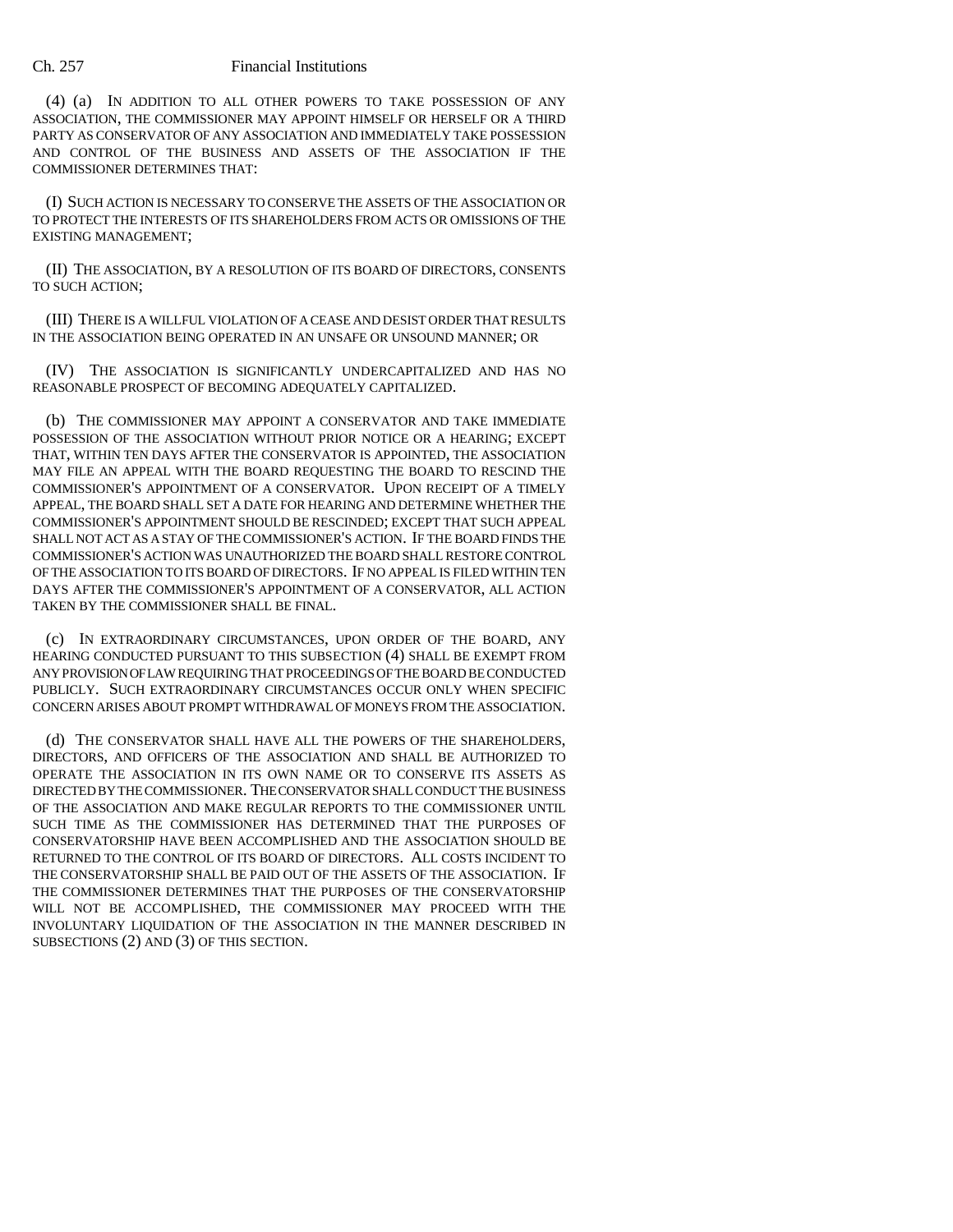(e) IF A CONSERVATOR IS APPOINTED, AND IS OTHER THAN THE FEDERAL DEPOSIT INSURANCE CORPORATION, THE OFFICE OF THRIFT SUPERVISION OR ITS SUCCESSORS, OR AN EMPLOYEE OF THE DIVISION OF FINANCIAL SERVICES, THE CONSERVATOR AND ANY ASSISTANTS SHALL PROVIDE A BOND, PAYABLE TO THE ASSOCIATION AND EXECUTED BY A SURETY COMPANY AUTHORIZED TO DO BUSINESS IN THIS STATE, WHICH MEETS WITH THE APPROVAL OF THE FINANCIAL SERVICES BOARD, FOR THE FAITHFUL DISCHARGE OF THEIR DUTIES IN CONNECTION WITH SUCH CONSERVATORSHIP AND THE ACCOUNTING FOR ALL MONEYS COMING INTO THEIR HANDS. THE COST OF SUCH BOND SHALL BE PAID FROM THE ASSETS OF THE ASSOCIATION. SUIT MAY BE MAINTAINED ON SUCH BOND BY ANY PERSON INJURED BY A BREACH OF THE CONDITIONS THEREOF. THIS REQUIREMENT MAY BE DEEMED MET IF THE FINANCIAL SERVICES BOARD DETERMINES THAT THE ASSOCIATION'S FIDELITY BOND COVERS THE CONSERVATOR AND ANY ASSISTANTS.

**SECTION 8.** 11-44-123, Colorado Revised Statutes, is amended to read:

**11-44-123. Assessment of civil money penalties.** (1) (a) After notice and a hearing as provided in article 4 of title 24, C.R.S., and after making a determination that no other appropriate governmental agency has taken similar action against such person for the same act or practice, the commissioner may assess and collect a civil money penalty from any person who has violated any final order issued by the commissioner pursuant to section 11-44-110 (1) or any suspension or removal order issued pursuant to section 11-44-106.5, or who has violated section 11-41-133.

(b) For the purposes of this section, a violation includes, but is not limited to, any action, by any person alone or with another person, which causes, brings about, or results in the participation in, counseling of, or aiding or abetting of a violation.

(c) In extraordinary circumstances, upon order of the commissioner, any hearing conducted pursuant to this section shall be exempt from any provision of law requiring that proceedings of the commissioner be conducted publicly. Such extraordinary circumstances occur when specific concern arises about prompt withdrawal of moneys from the institution.

(2) Civil money penalties shall be assessed by written notice of assessment of a civil money penalty served upon the person to be assessed. The notice of assessment of a civil money penalty shall state the amount of the penalty, the period for payment, the legal authority for the assessment, and the matters of fact or law constituting the grounds for assessment. The notice of assessment of a civil money penalty may be appealed to the financial services board pursuant to section 11-44-101.8. ON APPEAL, THE BOARD MAY CONSIDER, AMONG OTHER MATTERS, WHETHER THE CIVIL MONEY PENALTY ASSESSED BY THE COMMISSIONER IS APPROPRIATE CONSIDERING THE FINANCIAL RESOURCES OF THE PERSON ASSESSED.

(3) In determining the amount of the civil money penalty to be assessed, the commissioner shall consider the good faith of the person assessed, the gravity of the violation, any previous violations by the person assessed, the financial resources of the person assessed, and such other matters as the commissioner may deem appropriate; except that the civil money penalty shall be not more than one thousand dollars per day for each day the person assessed was found IS DETERMINED BY THE COMMISSIONER to be in violation OF A CEASE AND DESIST ORDER OR AN ORDER OF